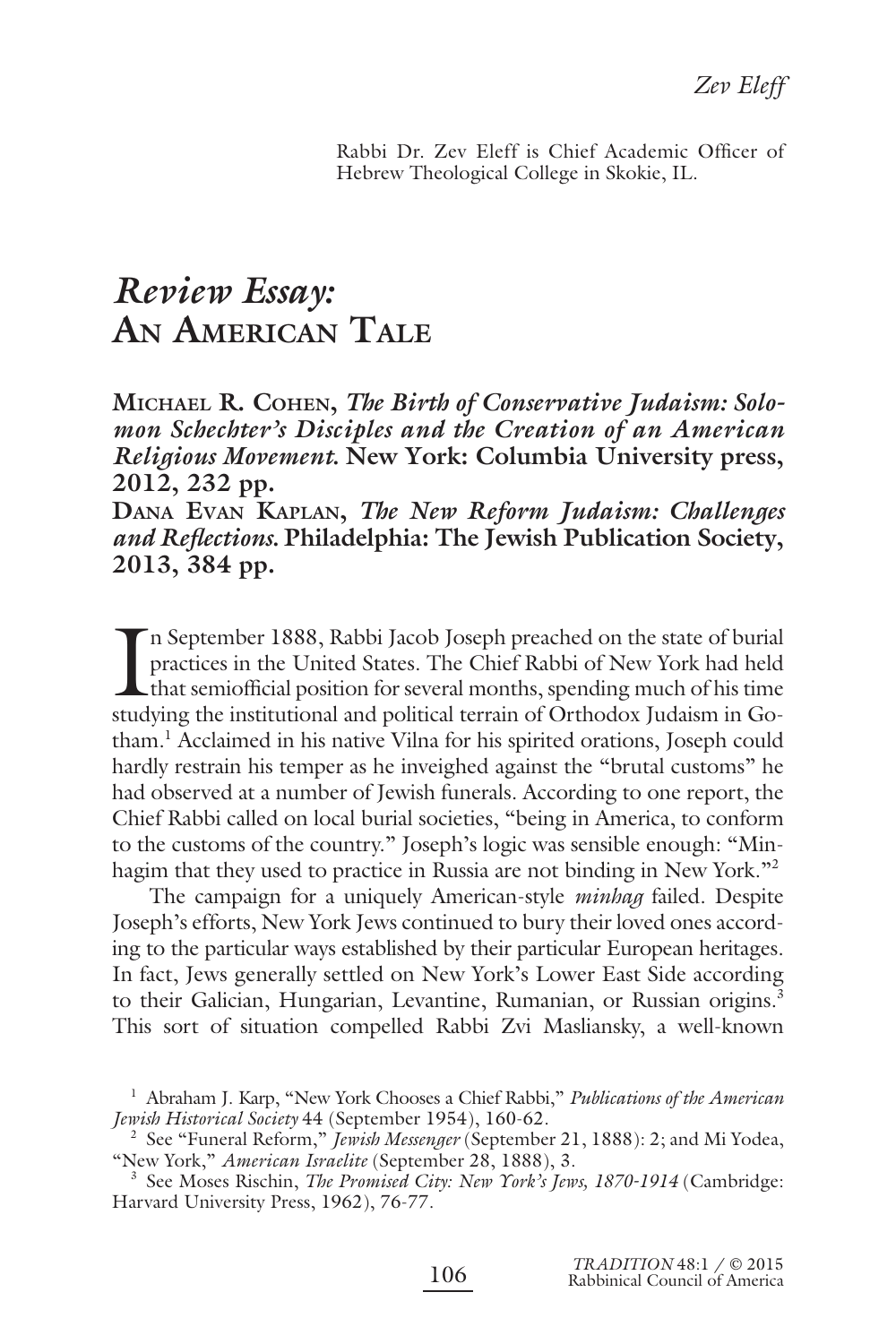traditional preacher at that time, to criticize Jews for inventing "new kinds of creatures with peculiar hyphenated names, such as, German-Jews, Russian-Jews, Polish-Israelites, &c."<sup>4</sup> Like Joseph, Masliansky's sermon was ignored. Masliansky and Joseph were not the first to notice the problem, nor were theirs the first unsuccessful attempts to rectify it. In 1790, Manuel Josephson, perhaps the most learned Jew in the New World at the time, complained to the head of a Rhode Island congregation that Jews in America "have no regular system."<sup>5</sup> Many decades later, Rev. Sabato Morais of Philadelphia lamented that "Portuguese and German, Polish and Hollander, in connection with the manner of worshipping Israel's God, are names that should, long ere this, have been erased from our nomenclature."6

This phenomenon separates America's traditional Jews from most other transplanted communities in the Exile. In the wake of major upheaval, Jewish groups—particularly Ashkenazic ones—have resettled in England, Hungary, and Poland and reconstituted their religious lives in these new locales.<sup>7</sup> New *minhagim* developed as hybrid traditions and alongside new cultural sensibilities, as well as a result of feeling like immigrants in a foreign land. In contrast, the hundreds of thousands of Orthodox Jews who crossed the Atlantic around the turn of the twentieth century during Chief Rabbi Joseph's time held tightly to a different mindset. For these migrants, the codes and responsa that informed their halakhic decisions were those produced in their native European communities. Accordingly, a rather crass remark by a non-Orthodox observer writing in 1898 was not too far off the mark when he chided the founders of the Orthodox Union:

Please go and say to the Polish communities of New York that you do not care for what the "Haphlo-o," as R. Phineas [Horowitz] is called from his chief work, said. You might just as well say: "I don't care for Moses and the prophets.<sup>8</sup>

4 Zevi Hirsch Masliansky, *Sermons*, trans. Edward Herbert (New York: Hebrew Publishing Company, 1926), 203. I thank Dr. Jonathan Sarna for alerting me to this source.

5 Jacob R. Marcus, *Jews and the American Revolution: A Bicentennial Documentary* (Cincinnati: American Jewish Archives, 1975), 253.

6 "S. Morais, "Communication No. 2," *Jewish Record* (November 12, 1875), 4. A number of years earlier, Morais agitated for a unified "American Jewish" prayer service. For the first article in this series, see S.M., "The Hebrew Ritual," Jewish Mes*senger* (March 8, 1867), 4.

7 For a rare exception, see Jonathan Ray, *After Expulsion: 1492 and the Making of Sephardic Jewry* (New York: New York University Press, 2013), 81-82.

8 Gotthard Deutsch, *Modern Orthodoxy in the Light of Orthodox Authorities* (Chicago: Bloch & Newman, 1898), 11. See also Pinhas Horowitz, *Sefer Hafla'ah* (Offenbach, 1786).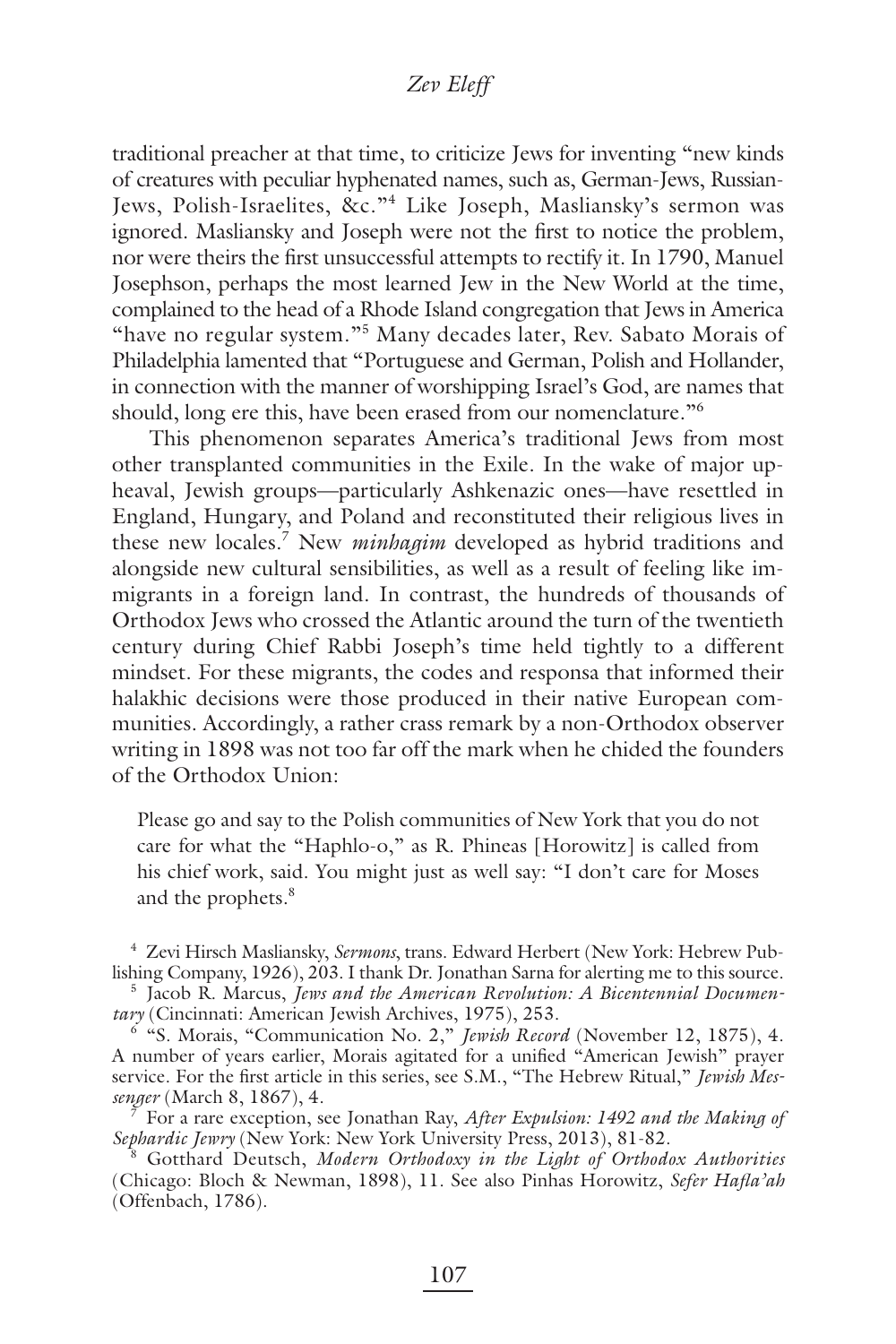The same was true of their customs. Eastern European immigrants in America resisted the natural impulse to forge new customs in the United States.<sup>9</sup> To preserve their old ways, the more learned émigrés compiled lists of their district customs and produced manuals to help others retain their regional religious rites.10 In time, new *minhagim* emerged in America, but these were by and large transplanted traditions that migrated along with new European groups—Hungarian Jews, for example—after the Holocaust. In other words, we know of no Minhag America—or, for that matter, Minhag Chicago or Minhag Los Angeles—that separates Orthodox Jews in the United States from their coreligionists in Israel or their European ancestors. What is gained and lost by Orthodox Judaism's aversion to shaping an American set of rituals? I will try to explore that crucial question in light of two recently published monographs on American Judaism's other important religious movements.

# **THE TRANSATLANTIC CROSSROADS OF CONSERVATIVE JUDAISM**

In the pages of *Tradition* some fifty years ago, sociologist Charles Liebman reviewed the first book-length history of Conservative Judaism. Liebman's review of Moshe Davis's *Emergence of Conservative Judaism* was scathing. Davis's work sought to identify the members of a middle-ofthe-road "Historical School" that flourished in nineteenth century American Judaism and developed into the Conservative Movement.<sup>11</sup> Liebman rejected the Davis thesis: he denied that a legion of scholars—supposedly

9 Scholars possess far more data on the practices of Eastern European Jews, a much larger population than earlier American Jewish enclaves. See Judah David Eisenstein, *Otsar Zikhronotai* (New York: J.D. Eisenstein, 1929), 338-58. Still, the issue can be extended further in time to the so-called German migration to the United States during the mid-nineteenth century, as well as to the Portuguese congregations that flourished even earlier. For these communities' halakhic practices, see Harold Sharfman, "American Responsa as a Source for the History of the Jews of America to 1850" (PhD diss., Yeshiva University, 1955).

10 See, for example, Avraham Hirshovitz, *Otsar Kol Minhagei Yeshurun* (St. Louis: Moinester Printing Co., 1918); and Shmaryahu Hurwitz, *Dinei Yisrael u-Minhagav* (New York, 1924).

<sup>11</sup> Moshe Davis, *The Emergence of Conservative Judaism: The Historical School in 19th Century America* (Philadelphia: The Jewish Publication Society of America, 1963), 3-4. Before this, Davis published the work (which includes slightly more detail) in Hebrew. See Moshe Davis, *Yahadut Amerika Be-Hitpathutah* (New York: The Jewish Theological Seminary of America, 1951).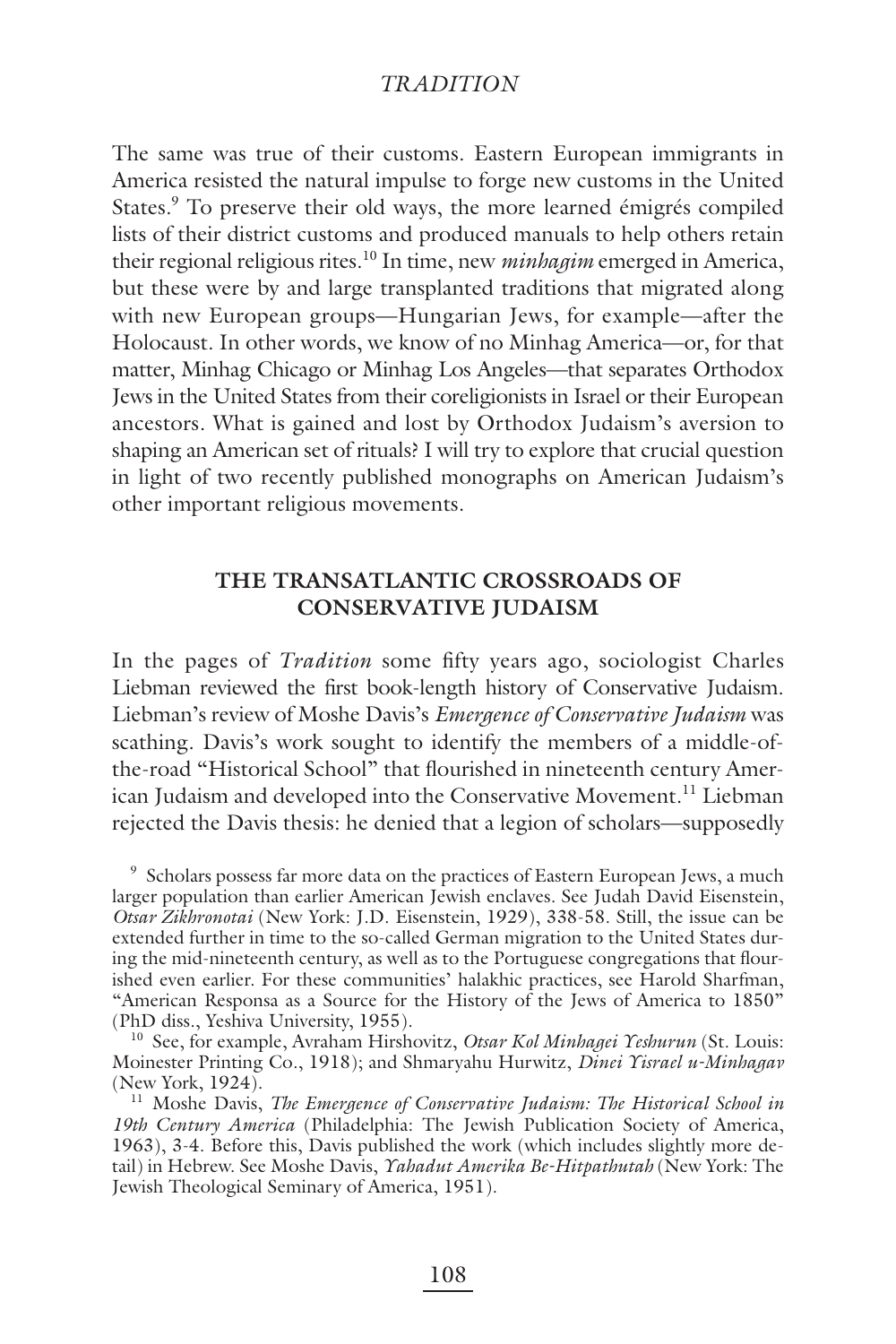led by the teachings of Rabbi Zacharias Frankel of Breslau—ever existed in America. As Liebman put it, Davis connected these traditionalist personalities "as though there was no need to demonstrate that they represented a sufficiently independent and cohesive school of thought to justify distinguishing them from Orthodoxy and Reform."<sup>12</sup>

Before Davis, there was Marshall Sklare's telling of Conservative Judaism. He proposed that the architects of the Conservative Movement were actually the laypeople who forced their more-or-less traditional suburban congregations to conform to "modern" norms. For Sklare, this transition was inevitable, as motivated second-generation American Jews moved away from their urban childhood homes and called their changes "Conservative," thereby taking advantage of a movement that lacked a "cohesive leadership group."<sup>13</sup>

Michael Cohen's *The Birth of Conservative Judaism* breaks with both models. In contrast to Davis, Cohen argues that the twentieth century was the pivotal era for Conservative Judaism. In perhaps an even more pivotal point of distinction from Davis, Cohen maintains that the "parting of the ways" for Orthodox and Conservative Judaism took place on American soil rather than in Europe. Unlike Sklare, Conservative Judaism's latest historian suggests that rabbinic elites were far more critical to the Movement, not the mere "functionaries," as Sklare had suggested. Instead, argues Cohen, Conservative Judaism was the American child of Solomon Schechter's students and followers who struggled to find a religious identity somewhere in between Reform Judaism (which they rejected) and strict Orthodox Judaism (which rejected them).

Moreover, seizing upon this historical narrative, Cohen is able to count Conservative Judaism as part of a trend of religious groups founded in the United States. $14$  Like historians of those groups who paid close attention to personalities like Brigham Young and Mary Baker Eddy, Cohen spends the first pages of his monograph analyzing the traits within Solomon Schechter that elevated him to the role of spiritual godfather of Conservative Judaism. Schechter was a most complicated figure and religious leader. He arrived in New York in 1902 amid fanfare and speculation.<sup>15</sup>

<sup>12</sup> Charles S. Liebman, "Orthodoxy in Nineteenth Century America," *Tradition* 6 (Spring-Summer 1964), 133.

<sup>13</sup> Marshall Sklare, *Conservative Judaism: An American Religious Movement* (Glencoe: The Free Press, 1955), 114.

<sup>14</sup> See Paul K. Conkin, *American Originals: Homemade Varieties of Christianity* (Chapel Hill: University of North Carolina Press, 1997).

<sup>15</sup> Abraham J. Karp, "Solomon Schechter Comes to America," *American Jewish Historical Quarterly* 53 (September 1963), 44-62.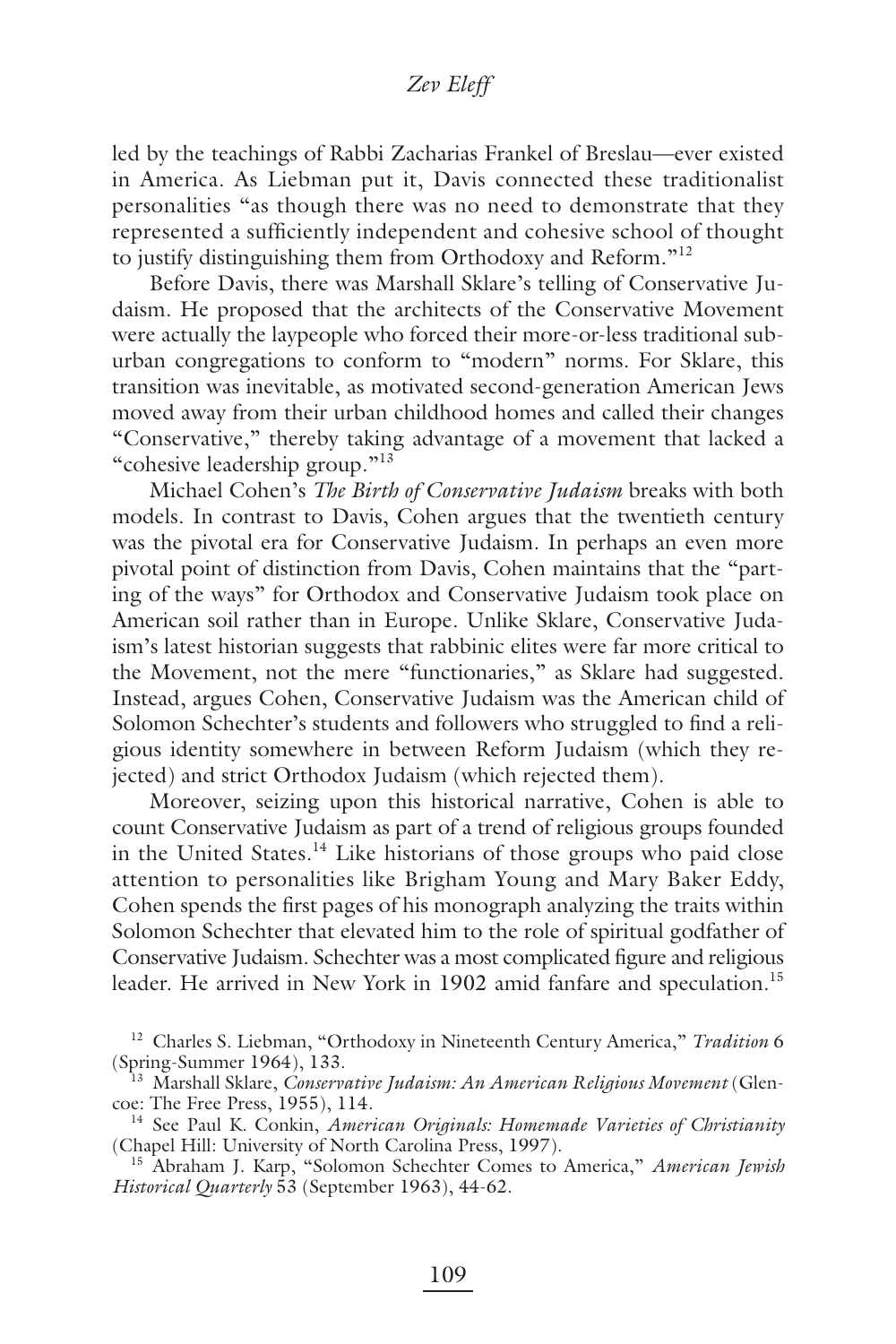Supporters of the floundering Jewish Theological Seminary Association embraced Schechter's leadership as a chance to correct the missteps that had plagued the rabbinical school since its founding in 1886.<sup>16</sup> On the other hand, religious progressives and traditionalists received the news of the highly touted Judaica scholar with grave caution. Each side wondered how Schechter would fit in the two-movement world of American Judaism.17

Schechter did not ally with either party. If pressed to choose, Schechter identified as "orthodox" but he tried mightily to eschew labels. At a "well-attended meeting" at JTS in 1905, Schechter announced: "It is not necessary to emphasize that this is an orthodox seminary; it is a Jewish seminary. Of course it is orthodox also. I never knew that I am orthodox till I came to this country. In my father's home we used to speak more of Judaism than of orthodoxy."<sup>18</sup> That reluctance bothered the staunchly Orthodox members of the Agudath Ha-Rabbonim who also accused Schechter of "expounding" questionable interpretations of the Bible and Talmud. The organization was therefore quick to place a ban on Schechter and the Seminary's graduates and faculty members "who call themselves rabbis."19 More importantly, Schechter's unwillingness to found a religious movement concerned his students who found themselves increasingly more marginalized by Schechter's detractors. Something, these young rabbis realized, needed to be done. With their teacher's support, Seminary students formed the United Synaggue in 1913. Later on, after Schechter's untimely passing in 1915, that same cohort formed the Rabbinical Assembly for likeminded rabbis in 1918. These institutions, explains Cohen, served as the bedrock for the builders of Conservative Judaism.

The Rabbinical Assembly's annual meetings emerged as yearly forums for its young rabbinic members to debate the purpose of their association and what was meant by "Conservatism." Institutionalizing

<sup>16</sup> On the founding of the Jewish Theological Seminary Association, see Robert E. Fierstein, *A Different Spirit: The Jewish Theological Seminary of America, 1886-1902* (New York: The Jewish Theological Seminary of America, 1990); and Arthur Kiron, "Golden Ages, Promised Lands: The Victorian Rabbinic Humanism of Sabato Morais" (PhD diss.: Columbia University, 1999), 318-63.

17 See, for example, Emanuel Schreiber, "Is Schechter Orthodox?," *Reform Advocate* (September 13, 1902), 62-64; and "The Orthodox Rabbis and the Seminary," *American Hebrew* (July 1, 1904), 180.

18 "Jewish Theological Seminary," *Yiddisches Tageblatt* (April 4, 1905), 8.

<sup>19</sup> "A Dangerous Situation," American Hebrew (June 17, 1904), 130-31.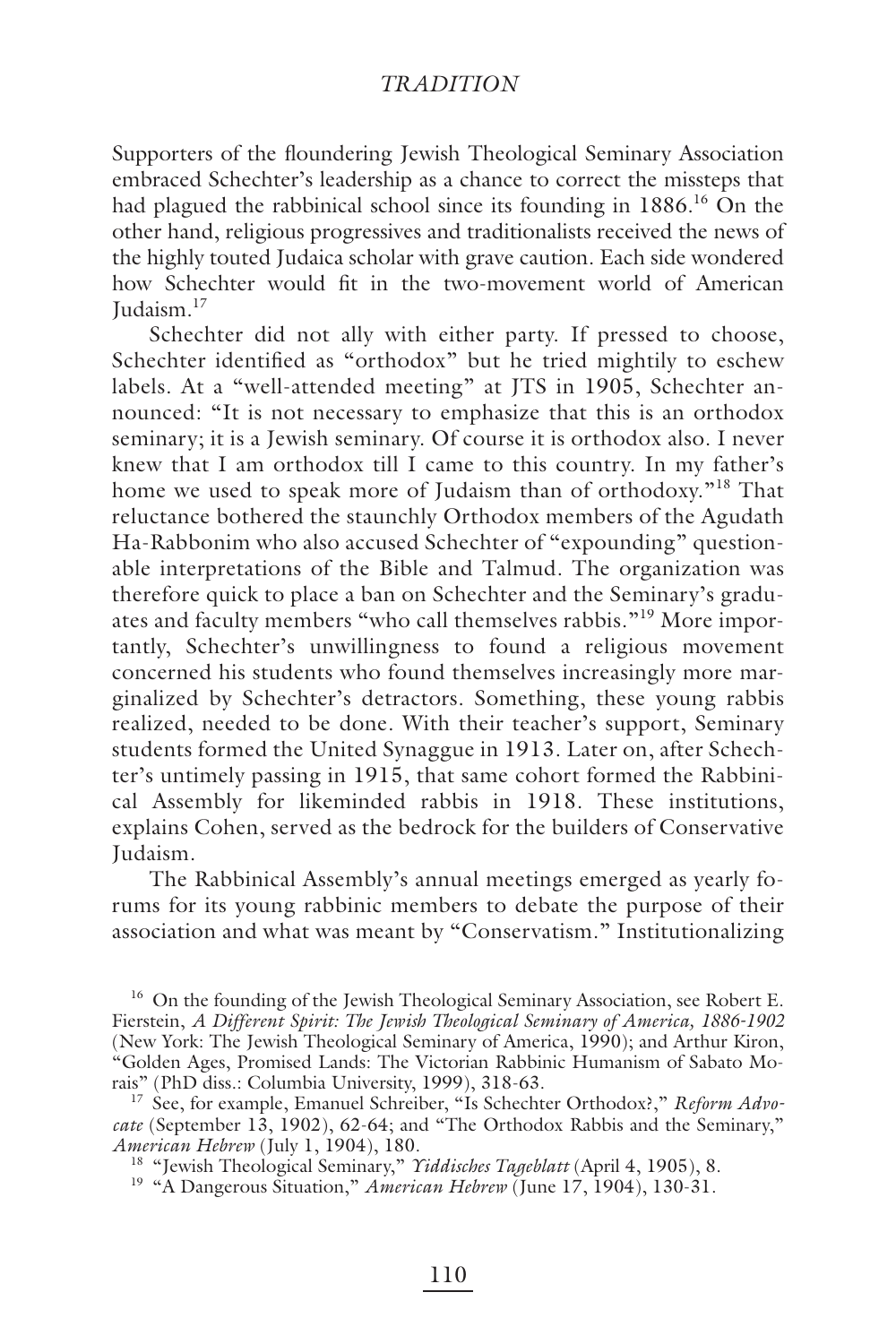the Movement was hardly simple, especially when the founders were set on centering it on Schechter. He was first and foremost a scholar. Most of Schechter's publications that dealt with esoteric manuscripts and fragments uncovered in the Cairo Genizah were of little use to his orphaned disciples. On occasion, Schechter played the role of theologian, especially when he expressed his views on Zionism, a position that set him apart from many progressive thinkers.<sup>20</sup> In other instances, Schechter offered insight into his own religious principles in his biting criticisms of others. He blasted reformers for taking too many liberties with Jewish tradition and criticized the "Russian Orthodox" for their narrowness. This, though, was not revealing enough. When Schechter did speak positively and personally about his religious views, he often invoked his vague conception of "Catholic Israel."<sup>21</sup> The term meant something about inclusivity but remained an ambiguous and frustrating position for Schechter's students who were eager to hoist their teacher as the spiritual godfather of their emerging coalition.

Unsurprisingly, therefore, Schechter's students debated his teachings and the aims of their institutions. Some urged for a diverse group of modern traditional Jews and congregations. Others agitated for something more particular, a Conservative Judaism that could define itself separately from movements to the left and right of it. Explained in this way, the pressures within Conservative Judaism that led to the publication of Rabbi Mordecai Kaplan's prayer book in the 1940s or the Rabbinical Assembly's decision to permit driving on the Sabbath in 1950 were outgrowths of deeper and earlier tensions within the Movement.<sup>22</sup>

As a prosopography of considerable erudition, there is no doubt that Cohen's book now sits atop the secondary literature on the history of Conservative Judaism. That said, I should point out one final conceptual

<sup>&</sup>lt;sup>20</sup> On Reform rabbis' the eventual embrace of Zionism, see Jonathan D. Sarna, "Converts to Zionism in the American Reform Movement," in *Zionism and Religion*, eds. Shmuel Almog, Jehuda Reinharz and Anita Shapira (Hanover: Brandeis University Press, 1998), 188-203.

<sup>&</sup>lt;sup>21</sup> On Schechter and Catholic Israel, see David Benjamin Starr, "Catholic Israel: Solomon Schechter, a Study of Unity and Fragmentation in Modern Jewish History" (PhD diss.: Columbia University, 2003).

<sup>22</sup> See Zachary Silver, "The Excommunication of Mordecai Kaplan," *American Jewish Archives Journal* 62 (2010), 21-48; and Jenna Weissman Joselit, "In the Driver's Seat: Rabbinic Authority in Postwar America," in *Jewish Religious Leadership: Image and Reality*, vol. II, ed. Jack Wertheimer (New York: The Jewish Theological Seminary of America, 2004), 659-70.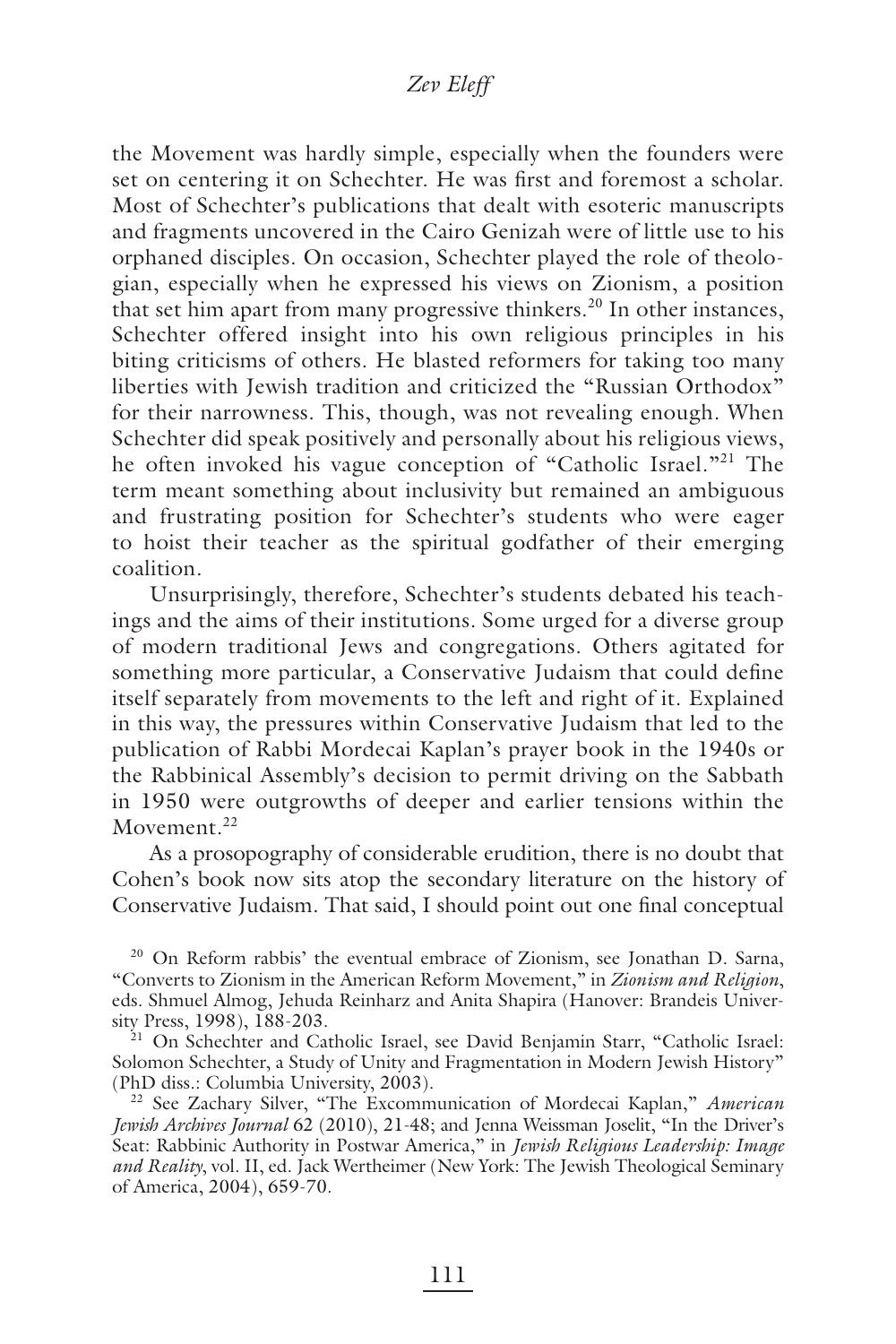difference between Cohen's work and Moshe Davis's thesis: Davis argued that Conservative Judaism "emerged"—gradually and slowly—from Europe during the nineteenth century. Cohen, by contrast, theorizes that Conservative Judaism was in fact "born"—suddenly and rapidly—in the United States during the twentieth century. There is some evidence for a "prenatal" period, however.

The young men who debated the merits of a Conservative Judaism were by no means the ones who coined the Movement's name or the first to carve out a "middle ground" movement wedged between Orthodox and Reform. In 1855 Rabbi Max Lilienthal of Cincinnati recognized the "so-called Orthodox, Conservative, and Reform parties of the American Israelites."23 Two years later, Lilienthal wrote about the strength of this "Middle Party" that did not need to fully align itself with the more rigid groups that flanked it.<sup>24</sup> In New York, Jonas Bondi wrote about a "golden middle-way" that was paradoxically called "orthodox" by liberals and "heterodox or reformer" by traditionalists.<sup>25</sup>

There is evidence to argue much of the same toward the close of the century. By 1880, the editors of a New York Jewish newspaper separated their views from those of the "ultra-orthodox" Eastern European immigrants by describing their organ as the voice of the "Conservative outlook."26 Later in that decade, the founders of the Jewish Theological Seminary Association were hardly of one mind when they described their rabbinical school. To Rev. Henry Pereira Mendes, the school was foremost an "Orthodox Seminary."27 Yet, Rev. Sabato Morais preferred "Conservative Judaism" or "enlightened Orthodoxy."28 All this notwithstanding, Cohen convinces his readers that the Conservative Judaism was an American religious movement that experienced its most formative period in the twentieth century.

23 Max Lilienthal, "The Necessity of a Union," *The Israelite* (September 7, 1855), 68.

<sup>24</sup> Max Lilienthal, "The Difficulties of the Minister," *The Israelite* (March 20, 1857), 292. The same point found an audience several decades later. See "The Middle Party!," *The Jewish Times* (March 18, 1870), 40.

<sup>25</sup> See Abraham J. Karp, "A Century of Conservative Judaism in the United States," *American Jewish Year Book* 86 (1986), 7. See also "The Situation," *Jewish Times* (October 29, 1869), 8.

26 See "The Conservative Outlook," *Jewish Messenger* (August 27, 1880), 4; and "The Materialism of Ultra Orthodoxy," *Jewish Messenger* (August 22, 1879), 4.

<sup>27</sup> Henry Pereira Mendes to Herman Adler, May 10, 1887, ACC/2805/02/01/115, London Metropolitan Archives.

28 See S. Morais, "The Jewish Theological Seminary," *Jewish Record* (February 5, 1886), 8; and "Our Philadelphia Letter," *American Hebrew* (December 19, 1984), 84.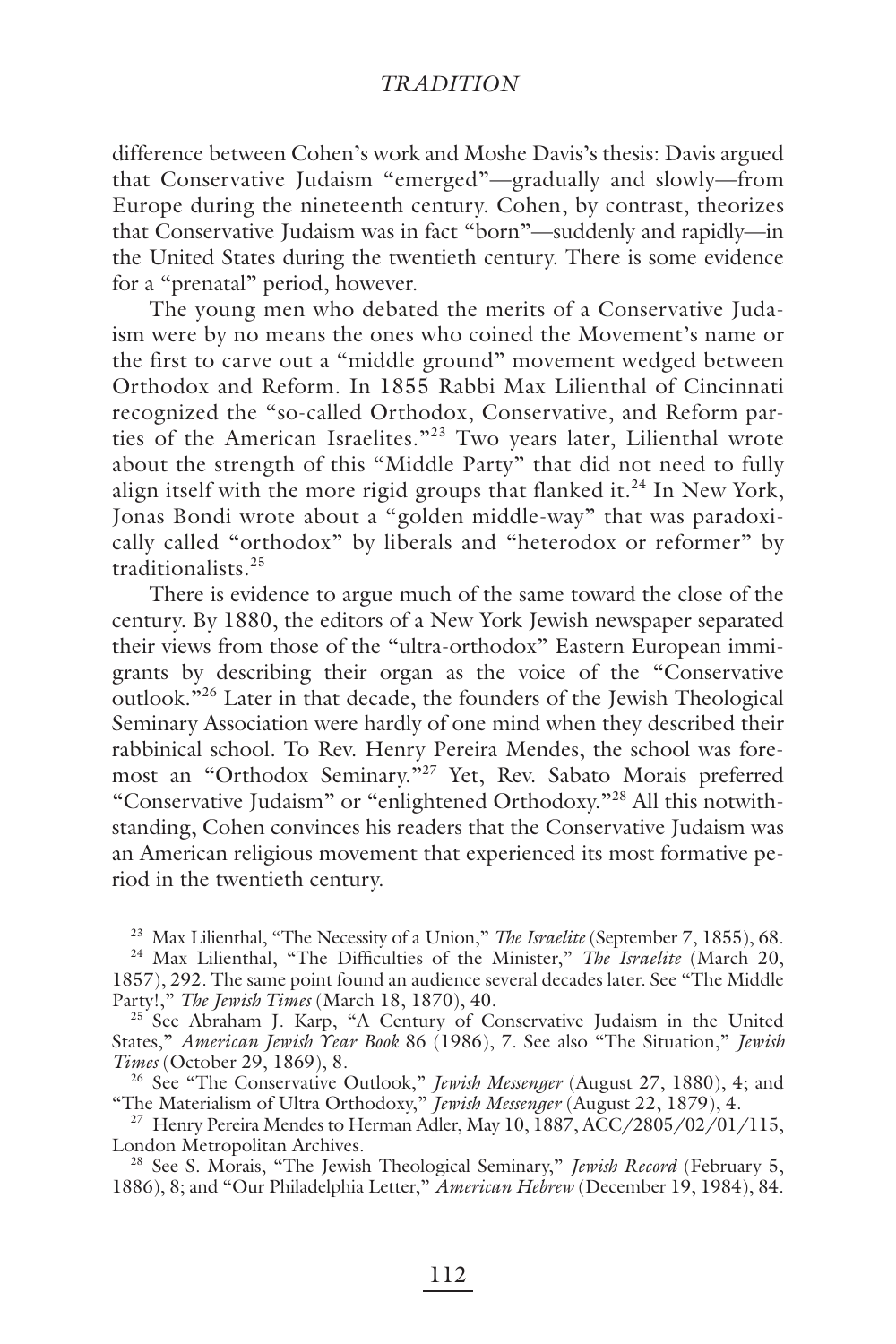## **DENOMINATIONALISM IN A POST-DENOMINATIONAL AGE**

Unlike Cohen's work, Dana Evan Kaplan's monograph on the "New Reform Judaism" is not at its core a history book. Rather, Kaplan, a pulpit rabbi and professor, uses a historical framework to analyze contemporary Reform practice in what the author describes as a "postdenominational world."<sup>29</sup> Kaplan invites his readers to share in his concern: "In my view," he writes, "the theological consistency necessary for coherency has been lost in contemporary Reform Judaism."<sup>30</sup> Even worse, to his mind, the author openly considers the transgressions committed by religiously bankrupt Reform leaders. "There are rumors," confesses Kaplan, "of the existence of a few Reform rabbis who require virtually nothing and will convert almost anyone willing to pay their fee within a very short amount of time."31 Reform Judaism, he therefore warns, may not be equipped to offer a coherent set of beliefs to remain relevant in the coming generations.

How did Reform arrive at this crossroads? To Kaplan, the contemporary challenge was caused by the confrontation between two "periods" of Reform Judaism.32 During the mid-nineteenth century, leaders of the "Early Reform Movement" in Europe and the United States discussed changes to religion on the basis of texts and learning. To prove their progressive rivals incorrect, Reform exponents frequently and shrewdly pointed out inconsistencies and contradictions with biblical passages and rabbinic codes. These men also dared to argue with traditional texts, but only with the clearest of rationale. This is most evident in reviews published by reformers of progressive prayer books and in the proceedings of the German rabbinical conference held in the 1840s.<sup>33</sup> In many respects, this group of rabbis anticipated Mordecai Kaplan's well-known doctrine: "The ancient authorities are entitled to a vote

<sup>29</sup> Dana Evan Kaplan, *The New Reform Judaism: Challenges and Reflections* (Philadelphia: The Jewish Publication Society, 2013), 13.

 $^{50}$  Ibid., 128.

31 Ibid., 224.

<sup>32</sup> For a survey-style history of Reform Judaism in America, see Michael A. Meyer, *Response to Modernity: A History of the Reform Movement in Judaism* (New York: Oxford University Press, 1988), 225-384.

33 On these debates, see Jakob Petuchowski, *Prayerbook Reform in Europe: The Liturgy of European Liberal and Reform Judaism* (New York: The World Union for Progressive Judaism, 1968); and Michael A. Meyer, "The Jewish Synods in Germany in the Second Half of the Nineteenth Century," *Studies in the History of the Jewish People and the Land of Israel* 3 (1974), 239-74.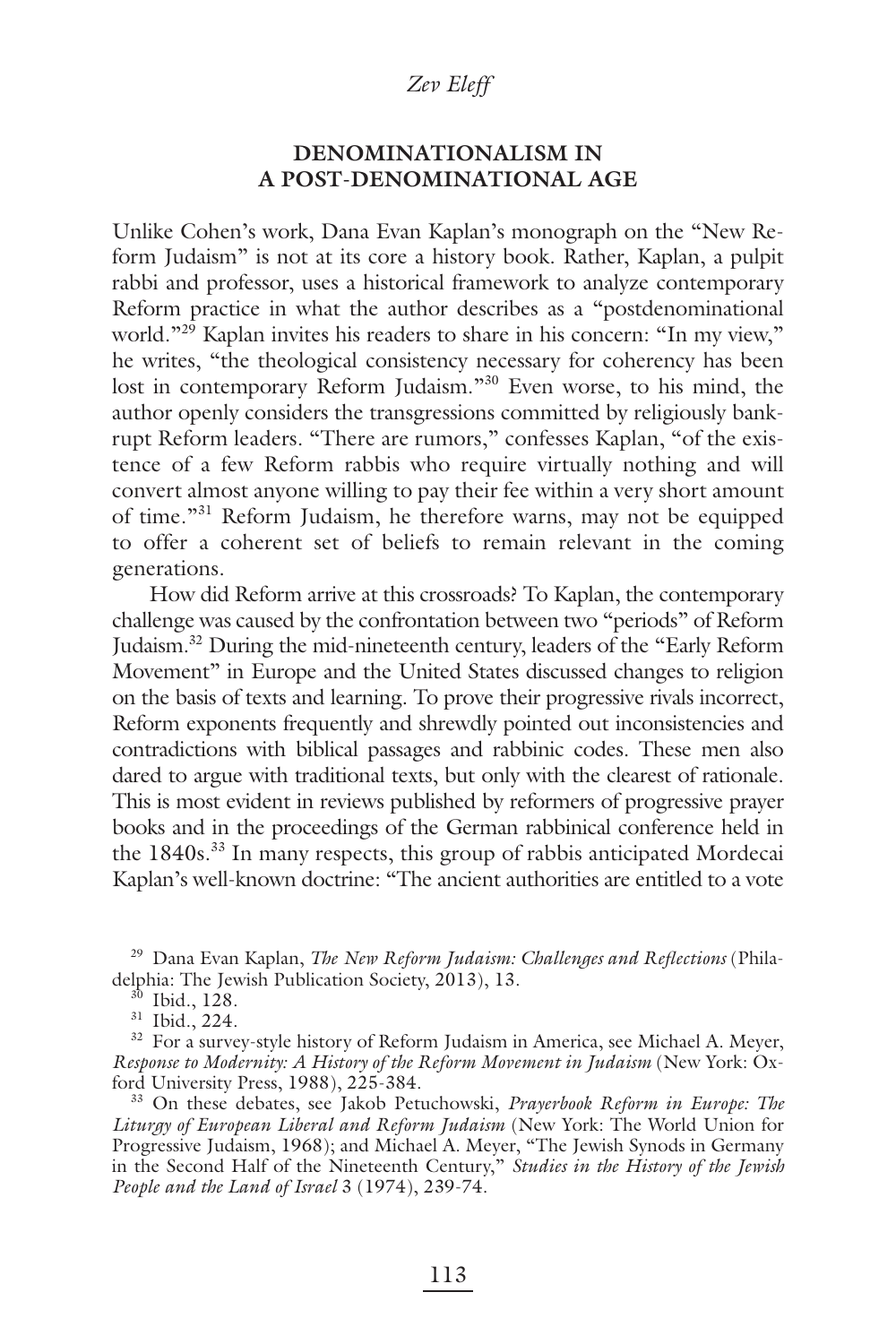but not a veto."<sup>34</sup> The second, more radical period flourished in America during the decades surrounding the turn of the twentieth century. Those who reigned in this age of "Classical Reform" did not share their predecessors' level of respect for texts and tradition. Instead, they encouraged their followers to dispatch with rituals that appeared unfashionable and outmoded. The most progressive of these classical reformers pushed the Sabbath from Saturday to Sunday, a move that accorded with the schedule of Protestant America.<sup>35</sup> Accordingly, Reform Judaism moved along with a dual legacy.

It is in the postwar period that Dana Kaplan is at his best. He dissects the decisions of three heads of the Union of American Hebrew Congregations (now, Union of Reform Judaism): Rabbis Maurice Eisendrath, Alexander Schindler, and Eric Yoffie. Eisendrath and Schindler held sympathies for the Classical Reform while their successor, Yoffie, was more open to reintroducing "tradition" into Reform synagogues and schools. Through the careers of these leaders, Kaplan explores Reform's engagement with various areas of religious observance. He excavates with considerable thoroughness the Movement's historical positions on *kashrut*, prayer, and other lifecycle matters. Consider the author's analysis of Reform's view on marriage and divorce. In readable fashion, Kaplan investigates the early positions and rabbinical adventures of radical German theologians like Rabbi Samuel Holdheim and his counterparts in the United States, Rabbis David Einhorn and Isaac Mayer Wise. He also delves into rabbinic manuals and guidebooks published by leading exponents in the twentieth century, before explicating the position decided by Schindler and his circle in the late 1970s to formally invite non-Jewish spouses into the Movement and accept children of patrilineal descent several years later. The latter ruling that focused one's Jewishness on "self-identity" rather than traditional genealogy introduced a curious quirk in Reform's application of Jewish law:

Someone who had a Jewish parent (even a Jewish mother!) but had not being raised as Jewish and had not had any public religious acts of identification such as a Jewish baby-naming ceremony, a bar or bat mitzvah, or a Jewish confirmation service could theoretically be regarded as a non-Jew despite their lineage. Under such circumstances, the Reform movement would be defining Jewish identity more strictly than even the Orthodox.<sup>36</sup>

<sup>34</sup> Mordecai Menahem Kaplan, *Not So Random Thoughts* (New York: The Reconstructionist Press, 1966), 263. See also Mel Scult, *The Radical American Judaism of Mordecai M. Kaplan* (Bloomington: Indiana University Press, 2014), 314, n. 25.

<sup>35</sup> See Tobias Brinkmann, *Sundays at Sinai: A Jewish Congregation in Chicago* (Chicago: University of Chicago Press, 2012), 79-99.

<sup>36</sup> Kaplan, *The New Reform Judaism*, 229.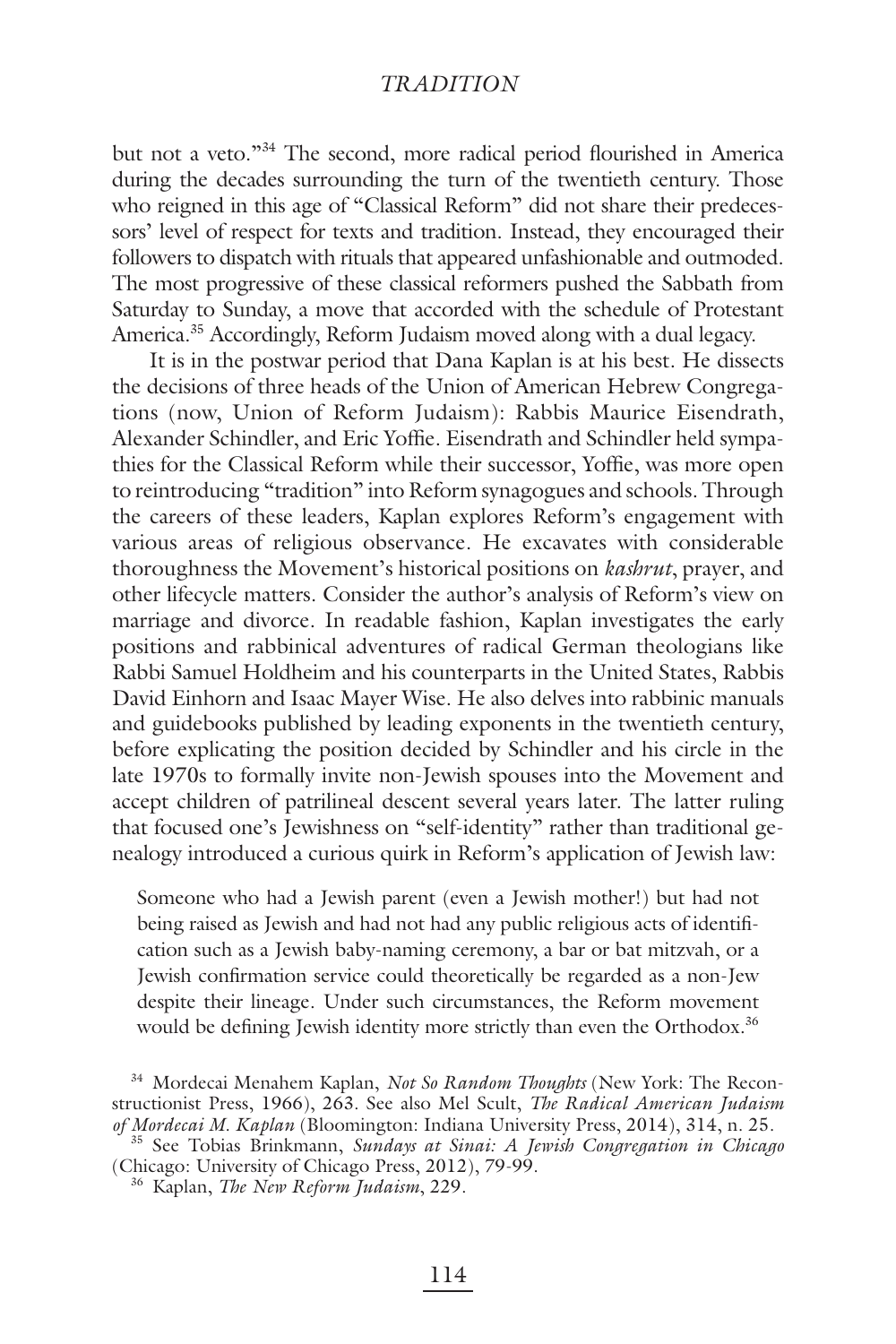Kaplan's *New Reform Judaism* is unquestionably a provocative work that will challenge the religious assumptions of more-liberally and open-minded Jews. At the same time, his Orthodox readers may feel alienated by the text. After all—as Kaplan himself admits—there are portions of his book that should be engaging for anyone who identifies as "non-Orthodox."37 Still, that need not be the case. First, a number of issues that Kaplan tackles like synagogue development are certainly relevant to all religious Jews. Second, and more important, the questions that underlie the chapters of this book should also resonate with Orthodox Jews.38 We, too, struggle with ideas of "tradition" (*masora*) and "innovation" (*hiddush*), and look to intellectual ancestors who stood for one or the other.

Now I return to my point of departure. No doubt, Orthodox Judaism in the United States presently struggles with contradictions. Our inconsistencies range from slight to substantial. For instance, Ashkenazic Jews in America have by and large accepted the Hungarian custom to withhold from peanut products on Passover (*kitniyot*) but were horrorstruck when some *kashrut* organizations banned quinoa for similar reasons. More crucial is the community's ongoing struggle to find women significant roles in Orthodox leadership. The same leaders and educators who support women's Torah study in the face of the Talmud's harsh reprimand have assumed a fully different position when others extend additional accommodations toward Orthodox women that would appear far less egregious to the sages of the Talmud.

<sup>37</sup> Of course, "non-Orthodox" is a curious term to describe a group according to the characteristics of another, much smaller cohort. It is worthwhile to note that the phrase "non-Orthodox" appears in other manifestos. See Elie Kaunfer, *Empowered Judaism: What Independent Minyanim Can Teach Us about Building Vibrant Jewish Communities* (Woodstock, VT: Jewish Lights Publishing, 2010), 73; and *Jews and Judaism in the 21st Century: Human Responsibility, the Presence of God, and the Future of the Covenant*, ed. Edward Feinstein (Woodstock, VT: Jewish Lights Press, 2007), 121-26.

<sup>38</sup> This is unsurprising given the author's background, which he shares at the beginning of the work. Kaplan recalls growing up on the Upper West Side of New York in the 1960s and 1970s. Kaplan explains that his parents loosely affiliated with Reform institutions and sent him to religiously liberal camps. Yet, he also attended Ramaz School, celebrated his bar mitzvah at The Jewish Center in Manhattan, and even spent a week studying at the Mirrer Yeshiva in Brooklyn. "The move did not mean that I believed in Orthodoxy," clarified Kaplan. To the contrary, Kaplan's diverse upbringing guided him toward the Reform rabbinate, but also compelled him to demand traditional and scholarly rigor when contemplating the course of his liberal viewpoints. See Kaplan, *The New Reform Judaism*, 3.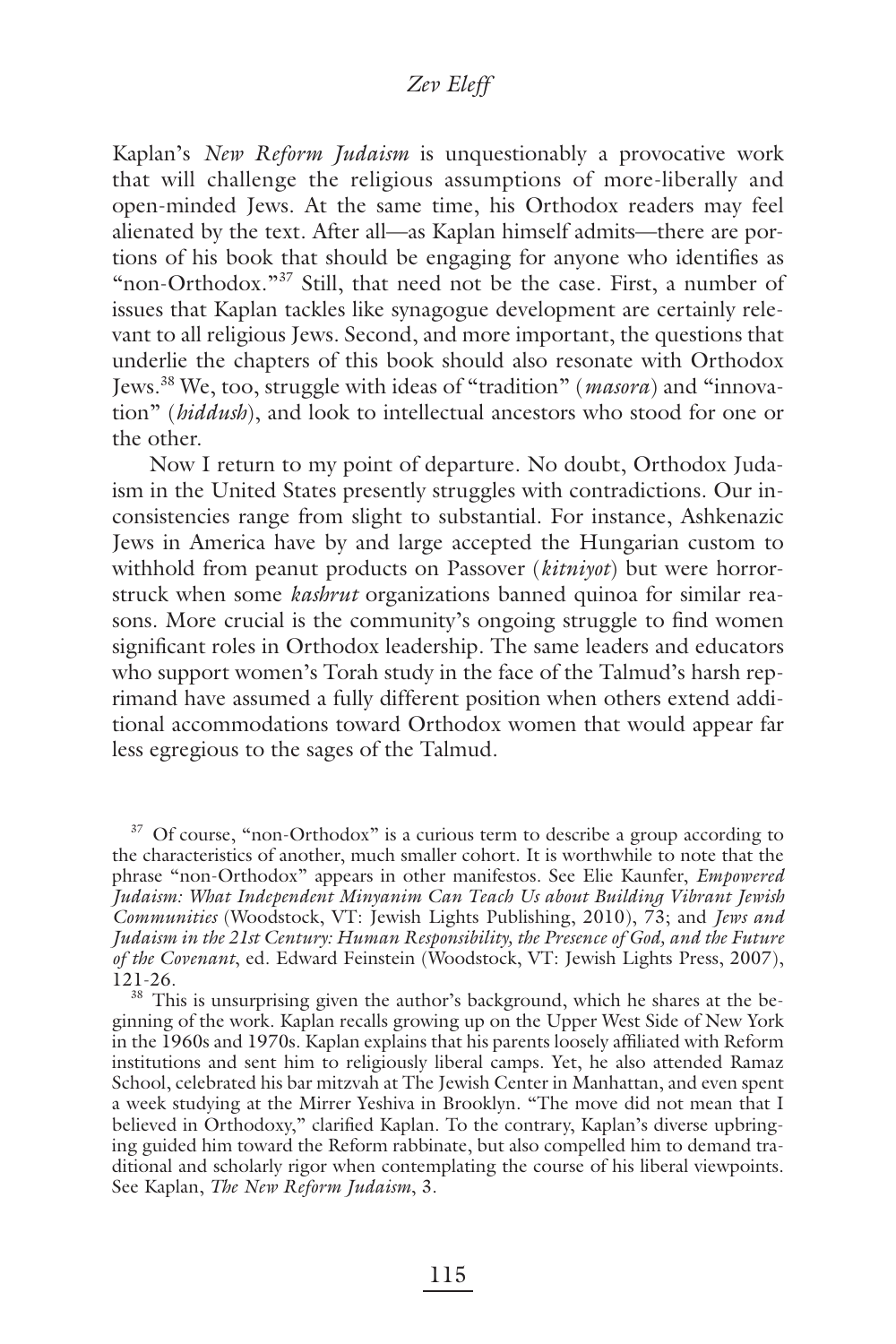Of course, Orthodox Jews frequently debate these sorts of matters, likely rehearsing and rediscovering arguments from decades ago. Unfortunately, few discussants consider these dilemmas in a historical framework. As Dana Kaplan demonstrates in his treatment of Reform Judaism, history can provide a very useful lens to understand the currents of religious change. Orthodox Judaism will certainly require the clarity of this perspective as we continue to encounter new challenges posed by medicine and technology, for example.

In the concluding pages of his book, Michael Cohen comments on the "crossroads" at which Conservative Judaism presently stands. After highlighting a few of the key issues, Cohen asks: "Which way will the movement go?" Preferring his role as historian rather than theologian, Cohen answers with a suggestion for how the Conservative Movement might address its challenges: "It will be best prepared to confront them if it understands itself historically and appreciates the way in which Schechter's disciples created this American religious movement."<sup>39</sup> In the final analysis I too submit that Orthodox Judaism will be better served to engage its own sorts of tensions and dilemmas if we embrace our current American setting. Of course, I do not suggest that we discard European responsa or its traditions. To the contrary, these are vital components to our religious identities, and not just because America has yet to produce a substitute for Rabbi Akiva Eger. Yet, I think it is unwise to ignore rabbinic literature produced in the United States. American authors have published thousands of halakhic books and journals filled with learned opinions.

Thorough examination of these works would change our perspective on a number of issues: for instance, many American rabbinic authorities of yesteryear, in contrast to the present, did not permit Sabbath-violators to lead prayer services.<sup>40</sup> On the more lenient score, those concerned with the overwhelming cost of Passover might find that American Jews and their rabbis did not agree with Rabbi Yehezkel Landau's "doubling" of required matzah consumption, and that machine-made-matzah was a

39 Michael R. Cohen, *The Birth of Conservative Judaism: Solomon Schechter's Disciples and the Creation of an American Religious Movement* (New York: Columbia University Press, 2012), 163. Cohen's plea is a sensible one since the Jewish Theological Seminary offers its rabbinical students courses in American Jewish history, as do most other rabbinical seminaries in the United States. The exceptional cases are the Orthodox schools. 40 See, for example, Hayym David Weiderowitz, "*She'elot u-Teshuvot ha-Mitspeh*,"

*Ha-Mitspeh* (Sivan 5671), 17. Others disagreed. See Yosef Eliyahu Fried, *Ohel Yosef* (New York, 5663), 6b.